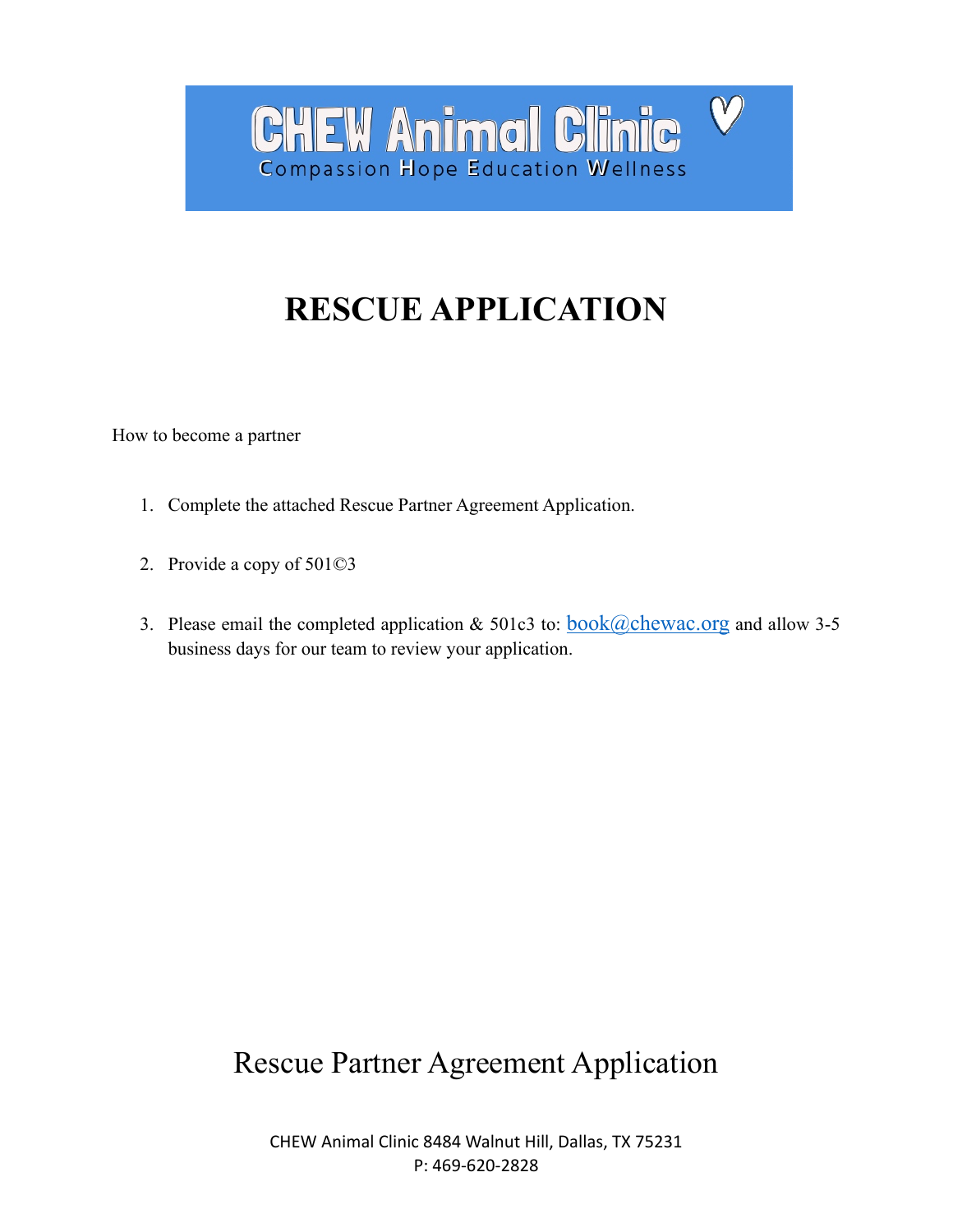Please tell us about your organization:

implant", hold rabies tags for weekly pickup")

Is your organization a 501©3? If yes, please attached a copy.

Organization Name: Website of Organization: \_\_\_\_\_\_\_\_\_\_\_\_\_\_\_\_\_\_\_\_\_\_\_\_\_\_\_\_\_\_\_\_\_ On average, how many dogs/cats do you rescue a year? Street Address: \_\_\_\_\_\_\_\_\_\_\_\_\_\_\_\_\_\_\_\_\_\_\_\_ City: \_\_\_\_\_\_\_\_\_\_\_ State: \_\_\_\_\_\_\_\_ Zip: \_\_\_\_\_\_\_\_\_\_\_\_\_ Mailing Address: \_\_\_\_\_\_\_\_\_\_\_\_\_\_\_\_\_\_\_\_\_\_\_\_\_\_\_ City: \_\_\_\_\_\_\_\_\_\_\_\_ (if different from above) State: \_\_\_\_\_\_\_\_ Zip: \_\_\_\_\_\_\_\_\_\_\_\_\_\_ **ONE EMAIL FOR MEDICAL RECORDS/INVOICES :** *The following individuals are approved to send authorization for services:* Primary Contact Name:  $\Box$  Cell:  $\Box$ Secondary Contact Name: <br>
econdary Contact Name:  $\qquad$  Cell:  $\qquad$ Additional Contact: \_\_\_\_\_\_\_\_\_\_\_\_\_\_\_\_\_\_\_\_\_\_\_\_\_\_\_\_\_\_\_\_\_Cell: \_\_\_\_\_\_\_\_\_\_\_\_\_\_\_\_\_\_\_\_\_\_\_ Any special instructions for **ALL** foster pets in your care? (i.e "Scan all pets prior to microchip

 $\mathcal{L}_\mathcal{L} = \{ \mathcal{L}_\mathcal{L} = \{ \mathcal{L}_\mathcal{L} = \{ \mathcal{L}_\mathcal{L} = \{ \mathcal{L}_\mathcal{L} = \{ \mathcal{L}_\mathcal{L} = \{ \mathcal{L}_\mathcal{L} = \{ \mathcal{L}_\mathcal{L} = \{ \mathcal{L}_\mathcal{L} = \{ \mathcal{L}_\mathcal{L} = \{ \mathcal{L}_\mathcal{L} = \{ \mathcal{L}_\mathcal{L} = \{ \mathcal{L}_\mathcal{L} = \{ \mathcal{L}_\mathcal{L} = \{ \mathcal{L}_\mathcal{$  $\mathcal{L}_\mathcal{L} = \{ \mathcal{L}_\mathcal{L} = \{ \mathcal{L}_\mathcal{L} = \{ \mathcal{L}_\mathcal{L} = \{ \mathcal{L}_\mathcal{L} = \{ \mathcal{L}_\mathcal{L} = \{ \mathcal{L}_\mathcal{L} = \{ \mathcal{L}_\mathcal{L} = \{ \mathcal{L}_\mathcal{L} = \{ \mathcal{L}_\mathcal{L} = \{ \mathcal{L}_\mathcal{L} = \{ \mathcal{L}_\mathcal{L} = \{ \mathcal{L}_\mathcal{L} = \{ \mathcal{L}_\mathcal{L} = \{ \mathcal{L}_\mathcal{$  $\mathcal{L}_\mathcal{L} = \{ \mathcal{L}_\mathcal{L} = \{ \mathcal{L}_\mathcal{L} = \{ \mathcal{L}_\mathcal{L} = \{ \mathcal{L}_\mathcal{L} = \{ \mathcal{L}_\mathcal{L} = \{ \mathcal{L}_\mathcal{L} = \{ \mathcal{L}_\mathcal{L} = \{ \mathcal{L}_\mathcal{L} = \{ \mathcal{L}_\mathcal{L} = \{ \mathcal{L}_\mathcal{L} = \{ \mathcal{L}_\mathcal{L} = \{ \mathcal{L}_\mathcal{L} = \{ \mathcal{L}_\mathcal{L} = \{ \mathcal{L}_\mathcal{$